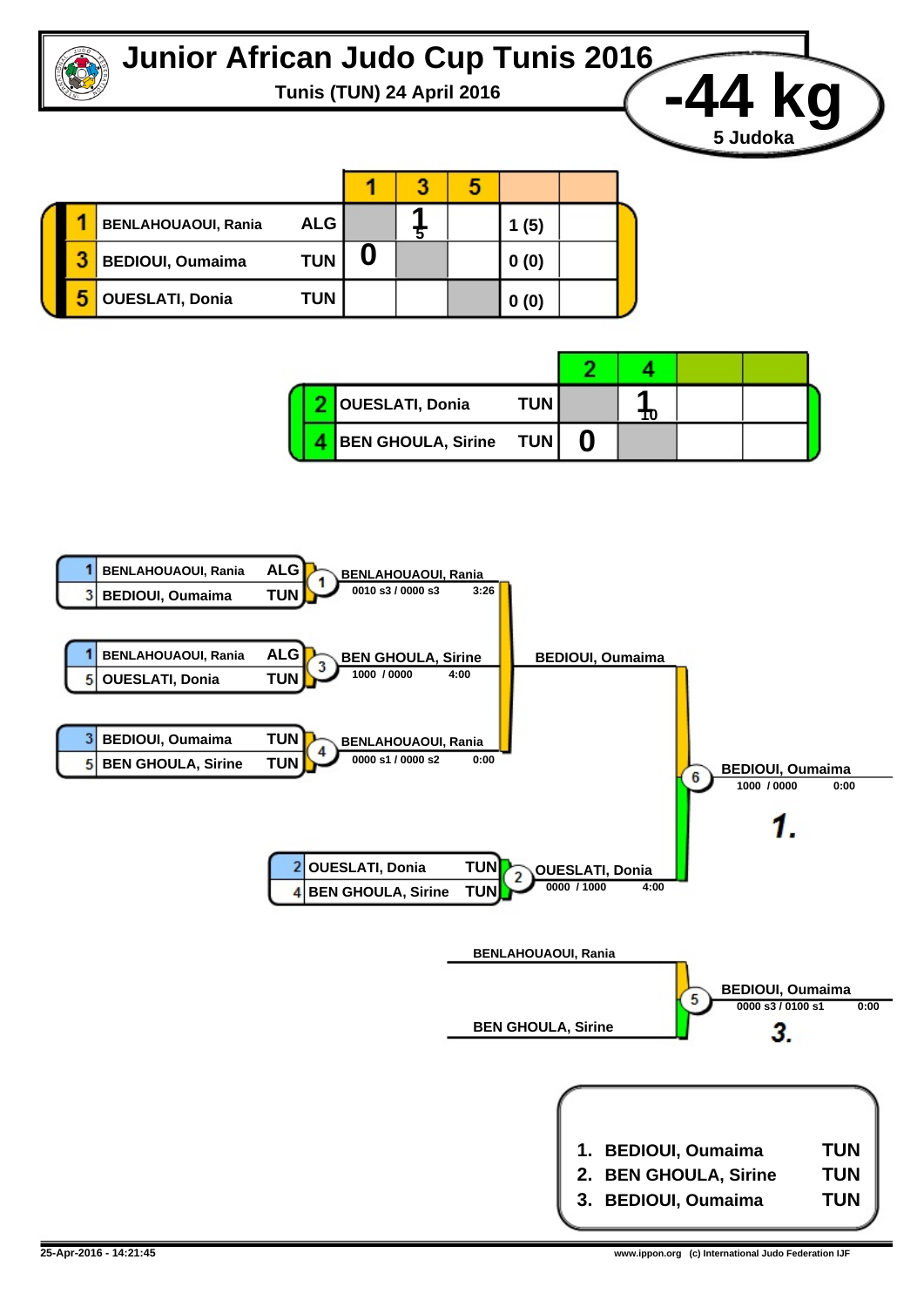

**Tunis (TUN) 24 April 2016 -48 kg**

1 3 5 **0 KHACHANA, Loua TUN 0 (0) 1 0 10** 3 **MECEREM, Hadjer ALG 1 (10) 1 10** 5 **BENFETIMA, Lidia ALG 1 (0)**

|  | KARAOUI, Guizelanne   | <b>FRA</b> |  |  |
|--|-----------------------|------------|--|--|
|  | KADDOUR, Khadidja ALG |            |  |  |



**5 Judoka**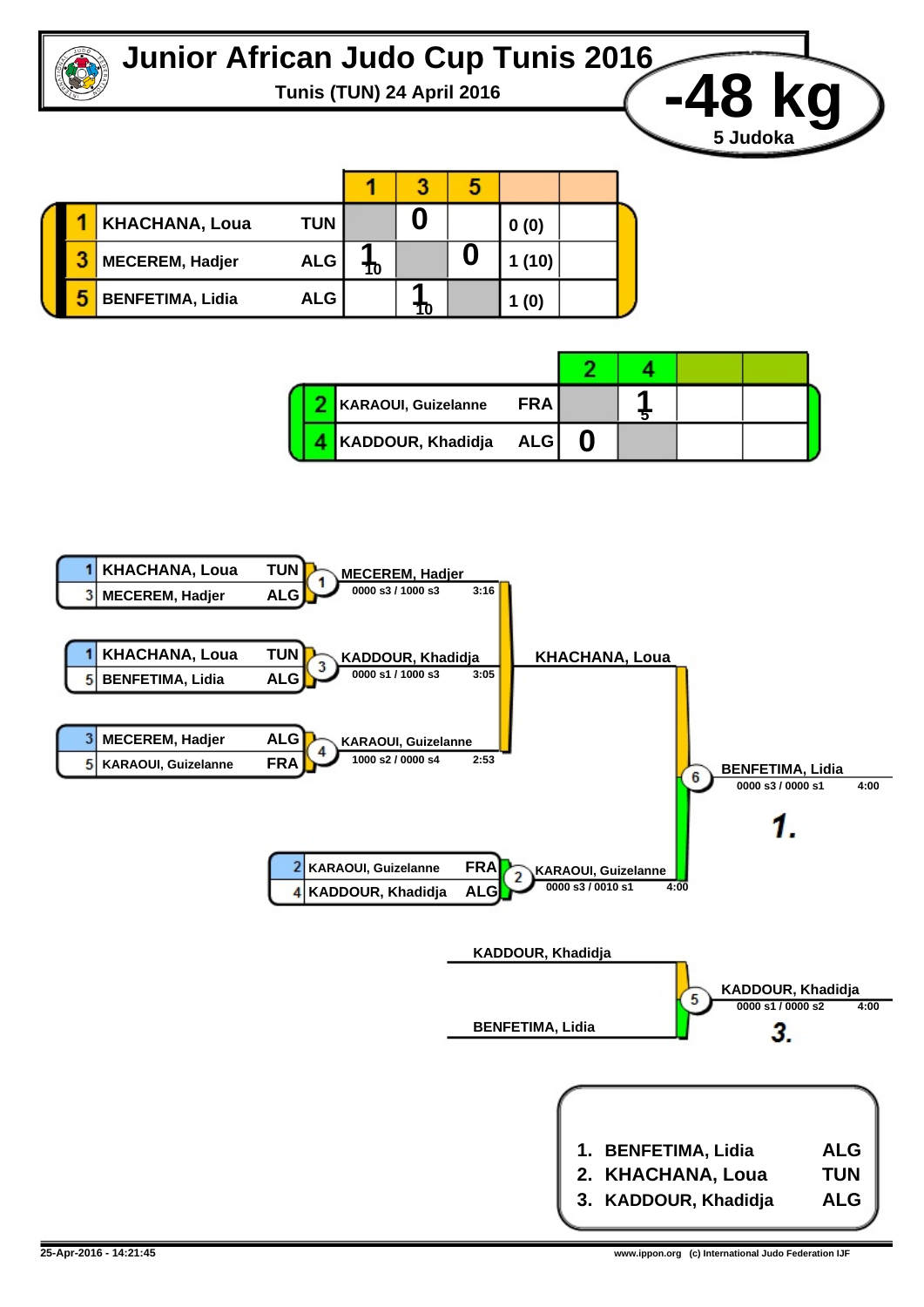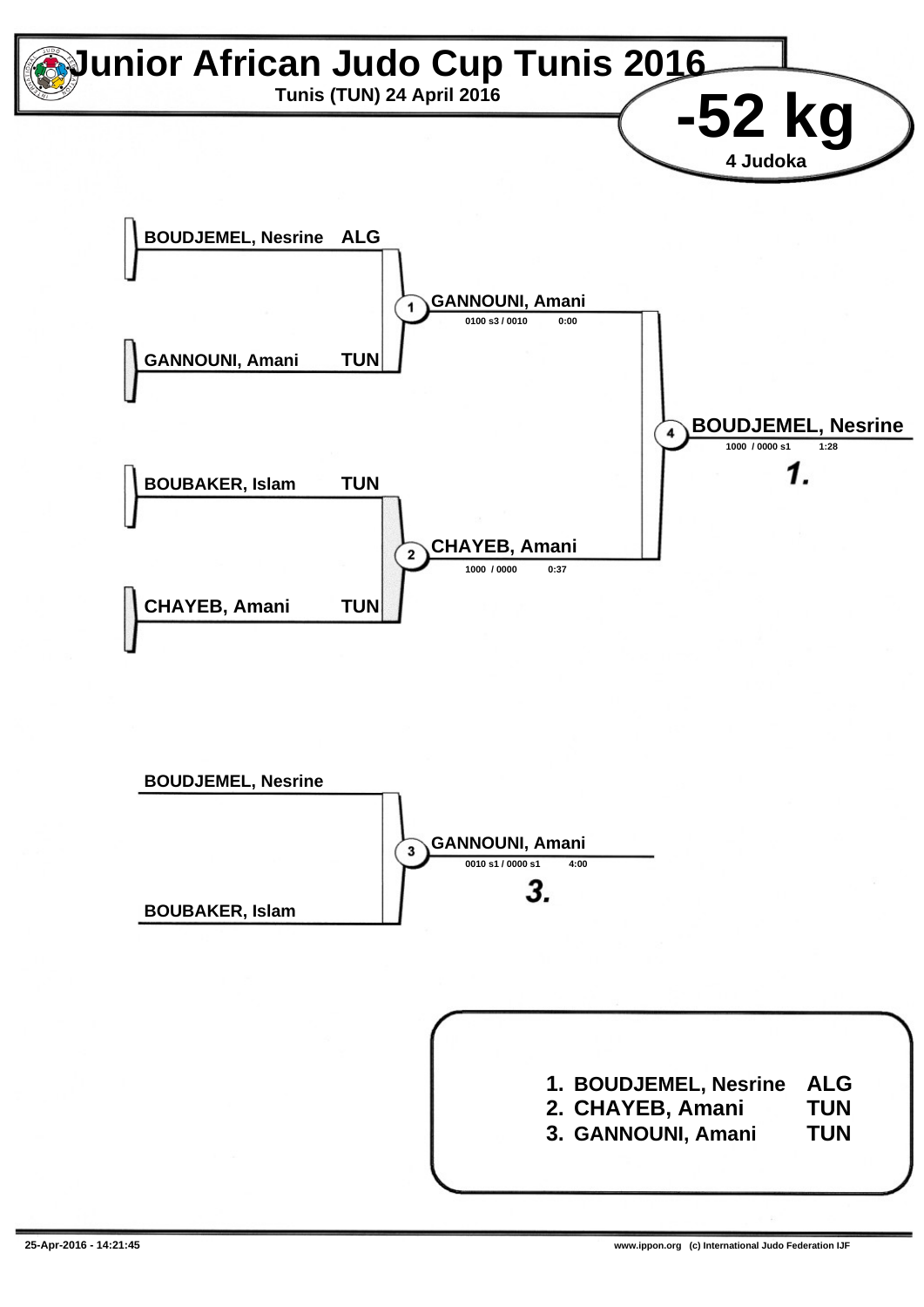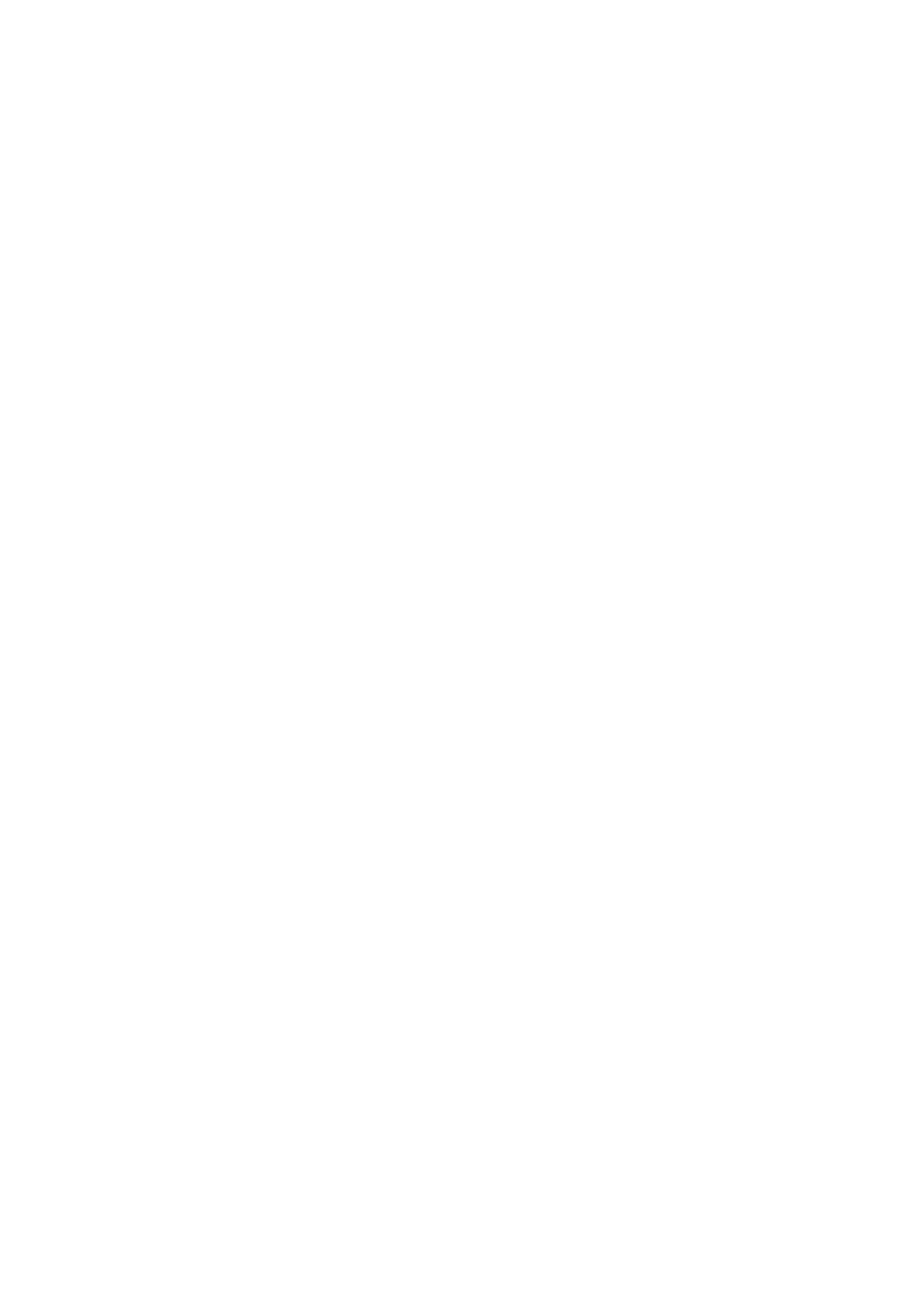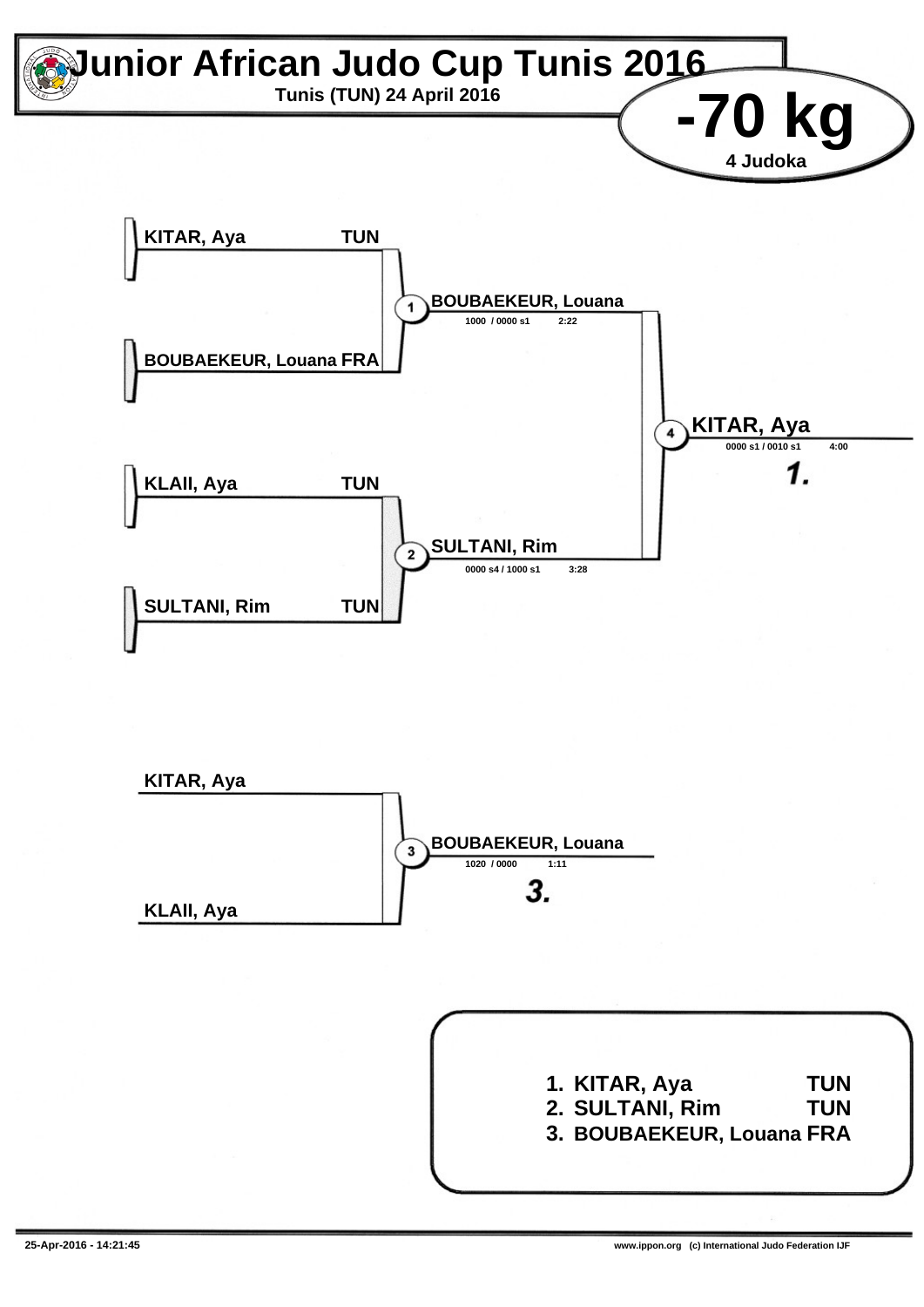

**Tunis (TUN) 24 April 2016 -78 kg**



|  | NOURHAN, Harzi    | <b>TUN</b> |  |  |  |
|--|-------------------|------------|--|--|--|
|  | JELASSI, Ghofrane | <b>TUN</b> |  |  |  |



**5 Judoka**